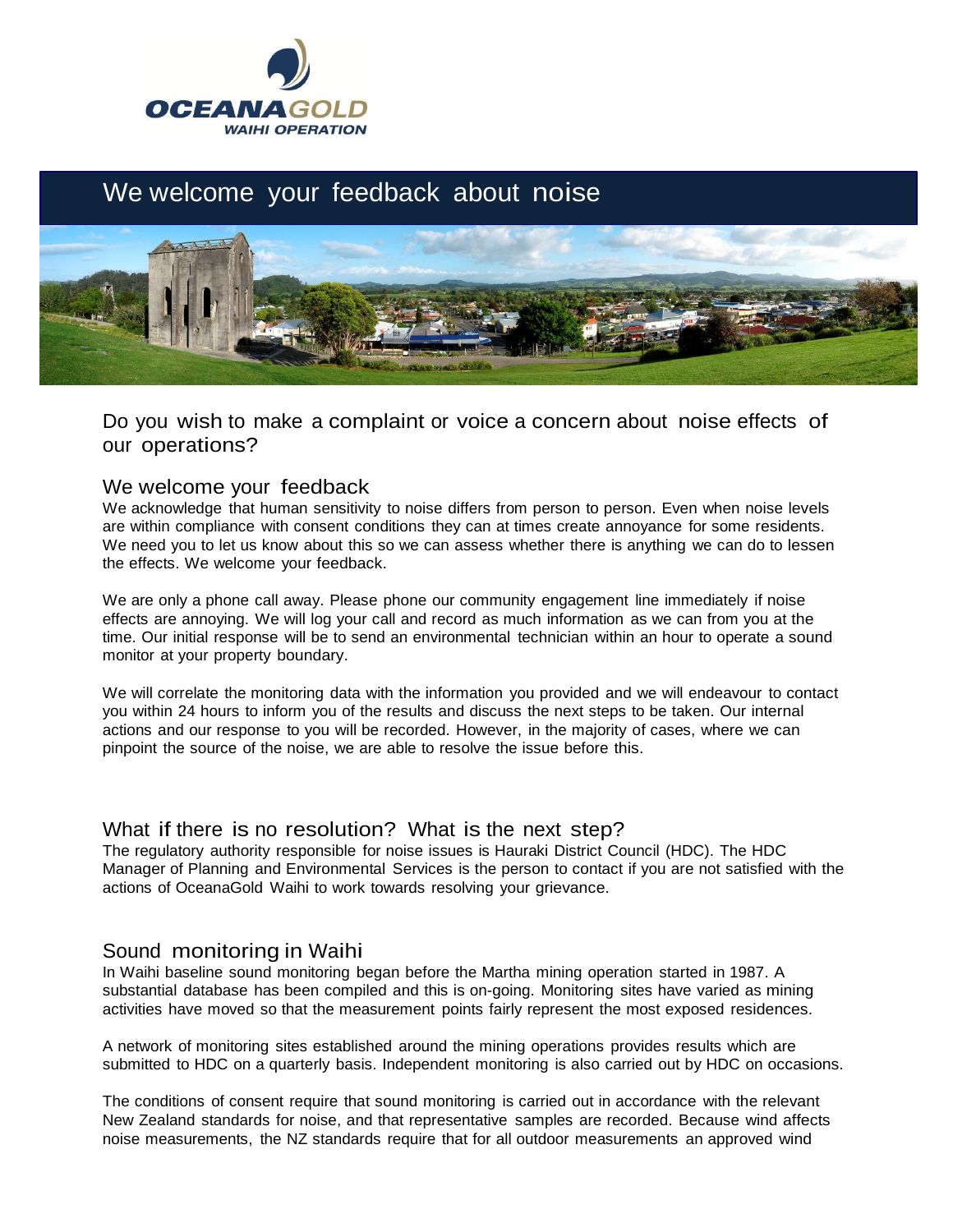shield is to be used. Similarly the standards acknowledge that measurements cannot normally be made if the wind speed exceeds five metres per second.

### Managing noise

We employ several measures to manage noise effects such as:

- Equipment selection and maintenance and driver training
- Construction of noise bunds
- Limiting the height of stockpiles
- Acoustic cladding around conveyor belt and potentially noisy machinery
- Closed board fencing
- Acoustic (Hebel) noise wall on some sections of the perimeter noise bund
- Planting a screen of vegetation
- Restricting operating hours for various activities or operations

#### Noise limits

Conditions relating to hours of work and noise are specified in the Mining Licence and the HDC Land Use Consents. While the conditions vary depending on what work is being carried out, and the time of day that the activity is taking place, the permitted conditions (abridged) relating to hours of work and noise are outlined in the following table:

# Background information about noise

Response to noise is determined by a variety of factors such as time of day and year, duration, purpose and personal factors.

Noise levels are affected by a number of factors:

- Steady, light to moderate winds produce higher noise levels downwind and lower noise levels upwind from a given source.
- Winds of higher velocity increase background levels due to air turbulence around buildings, houses, etc., or movement of trees, and obscure other noise sources.
- Temperature inversions, particularly during winter.
- Low cloud cover is sometimes reported to 'reflect' sound waves thereby increasing their intensity on the ground
- Background noise from such sources as traffic, residential activities, cicadas, birds, cattle, flowing water and wind can also have a cumulative effect on noise levels.
- Individual response and tolerance to differing noise types and levels.

# The OceanaGold Waihi community engagement line is available 24 hours a day, seven days a week. Call 0800 WAIHIGOLD (0800 924 444)